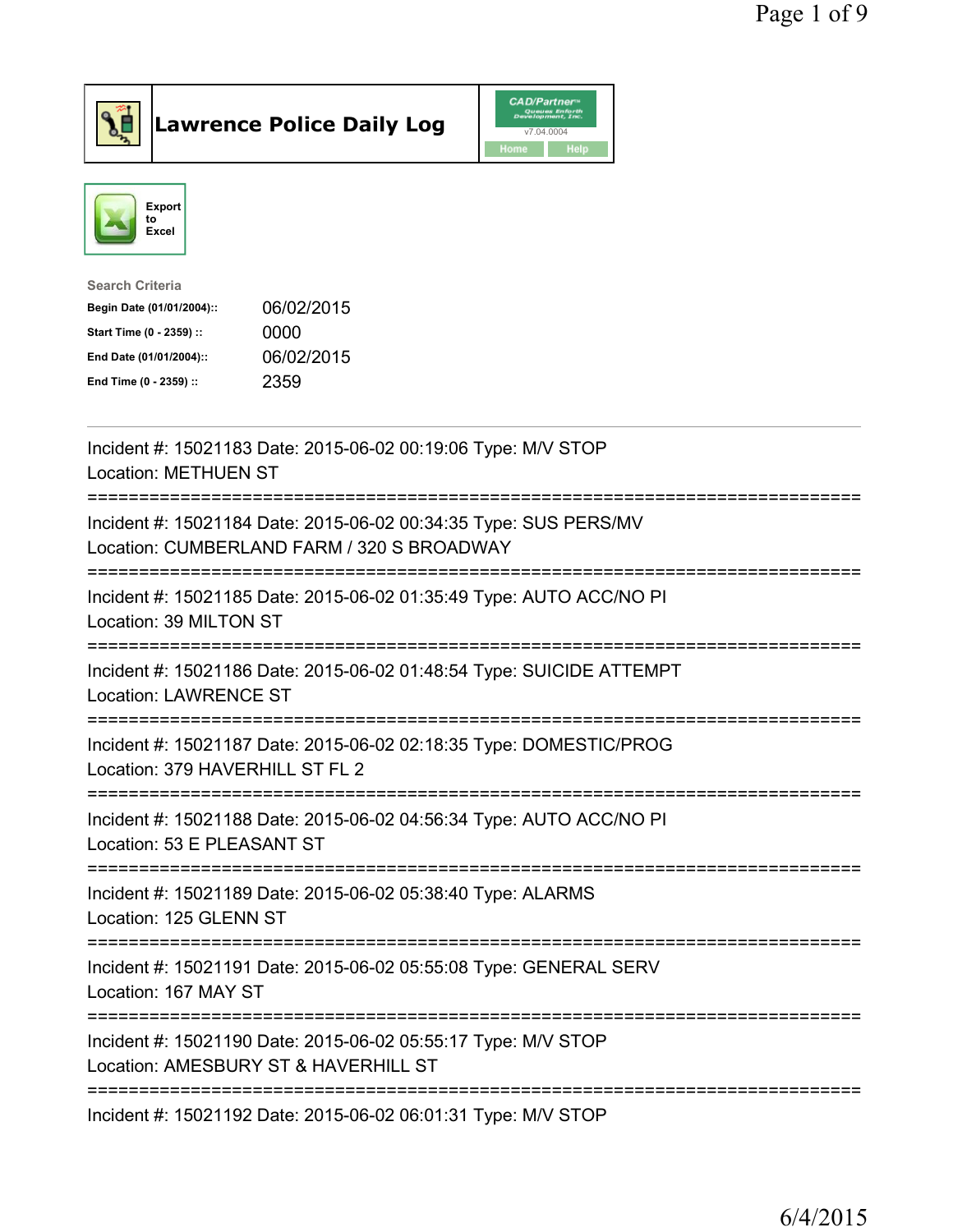| Location: AMESBURY ST & COMMON ST                                                                                                                                       |
|-------------------------------------------------------------------------------------------------------------------------------------------------------------------------|
| Incident #: 15021193 Date: 2015-06-02 07:01:30 Type: ALARMS<br>Location: J BRIANS / 615 S UNION ST                                                                      |
| Incident #: 15021194 Date: 2015-06-02 07:36:33 Type: M/V STOP<br>Location: HAMPSHIRE ST & LEBANON ST                                                                    |
| Incident #: 15021195 Date: 2015-06-02 07:39:04 Type: TOW OF M/V<br>Location: 9 BERKELEY ST                                                                              |
| Incident #: 15021196 Date: 2015-06-02 07:49:54 Type: INVEST CONT<br>Location: 3 N PARISH RD                                                                             |
| :=============================<br>Incident #: 15021197 Date: 2015-06-02 08:05:44 Type: M/V STOP<br>Location: JACKSON ST AND OAK<br>==================================== |
| Incident #: 15021198 Date: 2015-06-02 08:12:44 Type: M/V STOP<br>Location: AUBURN ST & HAMPSHIRE ST<br>:========================                                        |
| Incident #: 15021199 Date: 2015-06-02 08:46:11 Type: DOMESTIC/PROG<br>Location: 79 SHAWSHEEN RD                                                                         |
| Incident #: 15021200 Date: 2015-06-02 08:47:01 Type: GENERAL SERV<br>Location: 62 NEWBURY ST                                                                            |
| Incident #: 15021201 Date: 2015-06-02 09:38:55 Type: TOW OF M/V<br>Location: MILTON ST & PEARL ST                                                                       |
| Incident #: 15021202 Date: 2015-06-02 09:41:30 Type: M/V STOP<br>Location: 101 NEWBURY ST                                                                               |
| Incident #: 15021203 Date: 2015-06-02 09:44:04 Type: M/V STOP<br>Location: ESSEX ST & NEWBURY ST                                                                        |
| Incident #: 15021204 Date: 2015-06-02 10:00:34 Type: INVESTIGATION<br>Location: TAYLOR RENTAL / 637 ANDOVER ST                                                          |
| Incident #: 15021205 Date: 2015-06-02 10:01:07 Type: INVEST CONT<br>Location: 1 TREMONT ST #1R                                                                          |
| Incident #: 15021206 Date: 2015-06-02 10:10:16 Type: DISTURBANCE<br>Location: 590 ANDOVER ST                                                                            |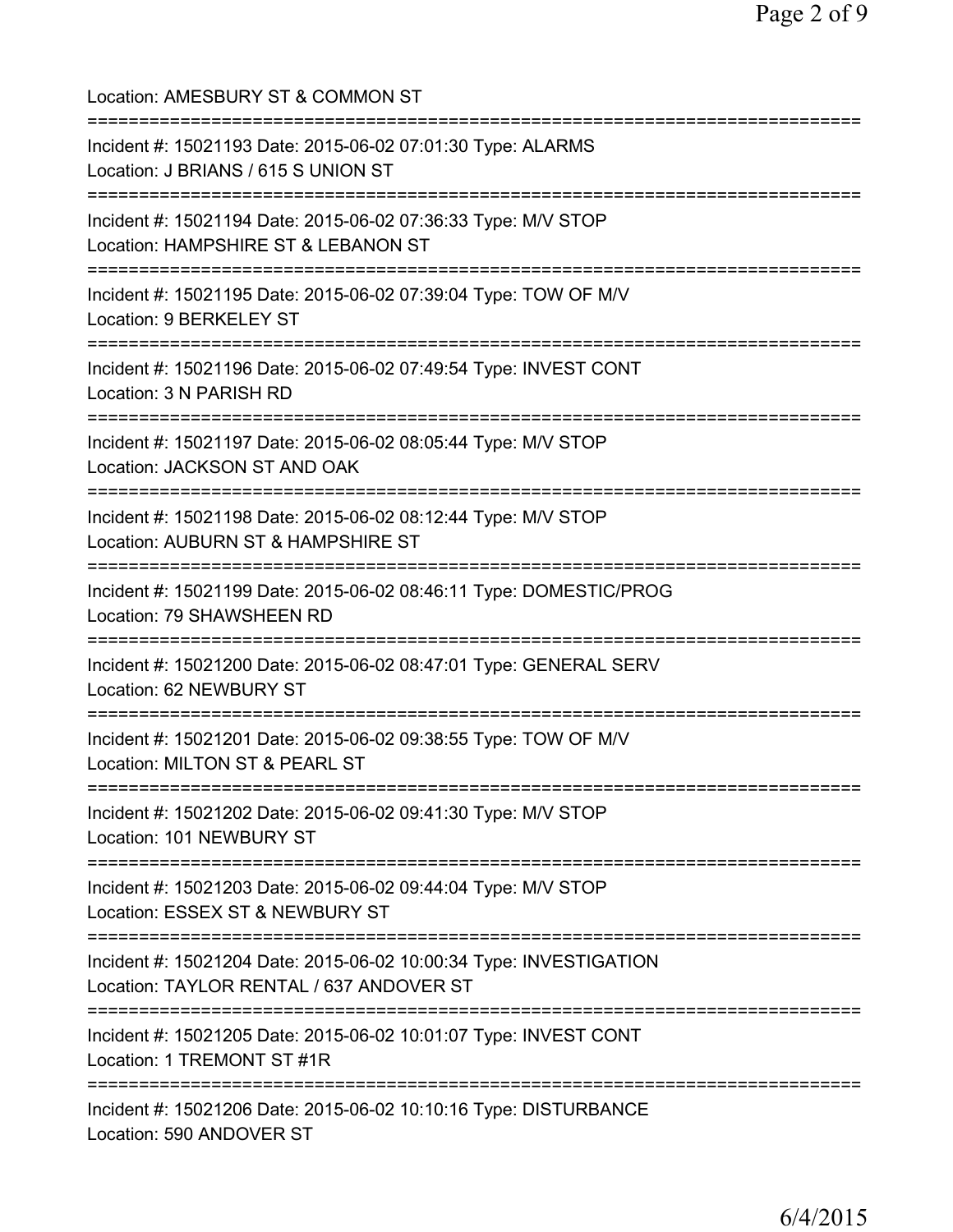| =======================                                                                                                                  |
|------------------------------------------------------------------------------------------------------------------------------------------|
| Incident #: 15021207 Date: 2015-06-02 10:17:01 Type: TOW OF M/V<br>Location: 372 ELM ST                                                  |
| Incident #: 15021209 Date: 2015-06-02 10:18:55 Type: NOTIFICATION<br>Location: 135 BERKELEY ST                                           |
| Incident #: 15021208 Date: 2015-06-02 10:20:11 Type: M/V STOP<br>Location: HAZEL PL & WATER ST                                           |
| Incident #: 15021210 Date: 2015-06-02 10:42:24 Type: M/V STOP<br>Location: 79 ALDER ST                                                   |
| Incident #: 15021211 Date: 2015-06-02 10:50:21 Type: TOW OF M/V<br>Location: APPLETON ST & METHUEN ST                                    |
| Incident #: 15021212 Date: 2015-06-02 10:51:06 Type: M/V STOP<br>Location: 239 BROADWAY                                                  |
| ===================================<br>Incident #: 15021213 Date: 2015-06-02 10:54:22 Type: TOW OF M/V<br>Location: METHUEN ST & MILL ST |
| Incident #: 15021215 Date: 2015-06-02 11:06:22 Type: M/V STOP<br>Location: 15 BROADWAY                                                   |
| Incident #: 15021214 Date: 2015-06-02 11:07:45 Type: ALARM/BURG<br>Location: 36 E PLEASANT ST #B                                         |
| Incident #: 15021216 Date: 2015-06-02 11:12:24 Type: FIGHT<br>Location: SARGENT AV                                                       |
| Incident #: 15021217 Date: 2015-06-02 11:16:52 Type: WARRANT SERVE<br>Location: 111 BEACON AV #C                                         |
| ;=======================<br>Incident #: 15021218 Date: 2015-06-02 11:18:19 Type: MEDIC SUPPORT<br>Location: 189 PARK ST FL 1ST           |
| Incident #: 15021219 Date: 2015-06-02 11:29:30 Type: SUS PERS/MV<br>Location: 211 MERRIMACK ST                                           |
| Incident #: 15021220 Date: 2015-06-02 11:41:04 Type: STOLEN PROP<br>Location: 155 ABBOTT ST                                              |
|                                                                                                                                          |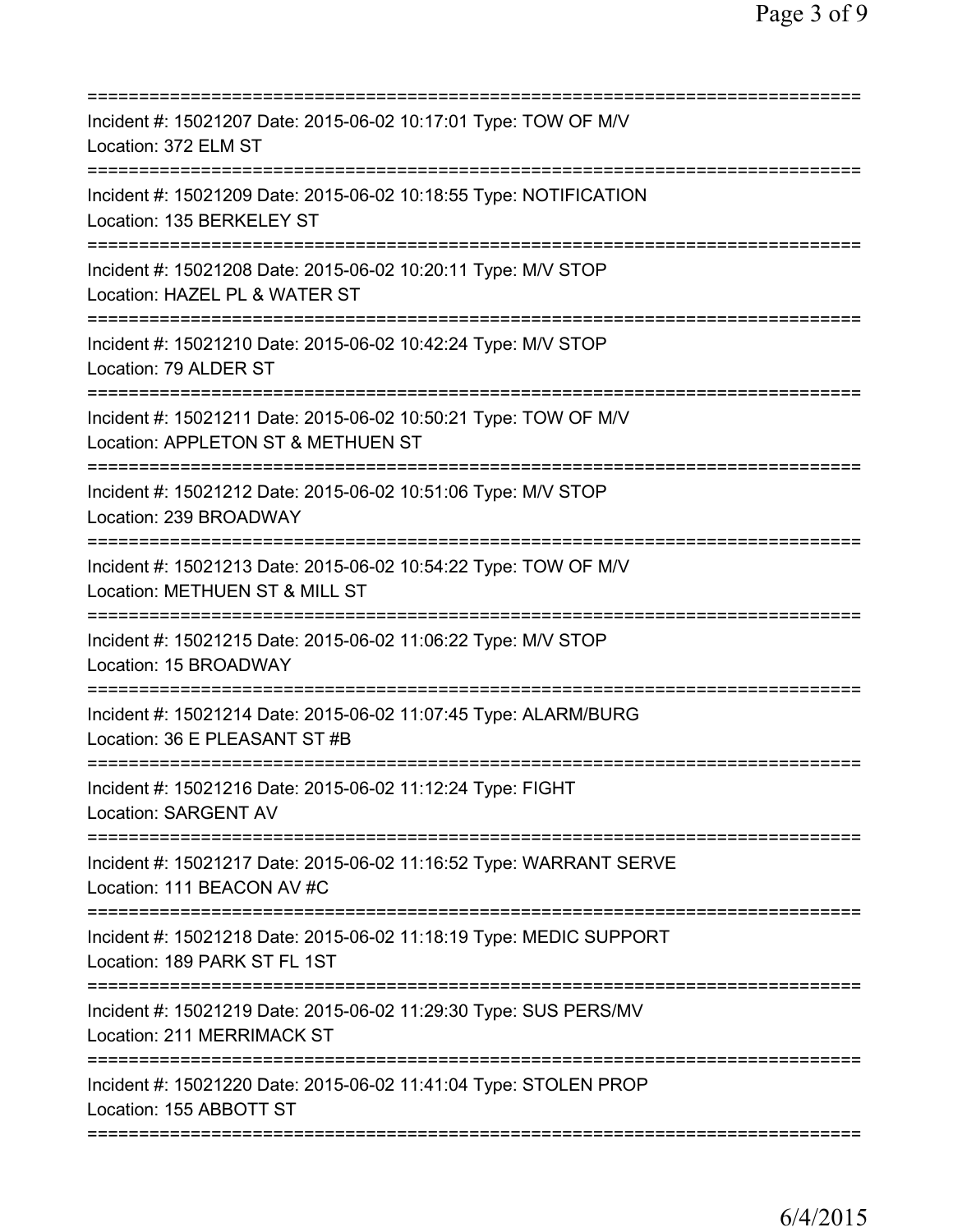| Incident #: 15021221 Date: 2015-06-02 11:45:42 Type: SUS PERS/MV<br>Location: JACKSON ST & PARK ST                  |
|---------------------------------------------------------------------------------------------------------------------|
| Incident #: 15021222 Date: 2015-06-02 11:51:03 Type: 209A/SERVE<br>Location: 30 GROTON ST #2306                     |
| Incident #: 15021223 Date: 2015-06-02 11:53:18 Type: 209A/SERVE<br>Location: 66 E HAVERHILL ST                      |
| Incident #: 15021224 Date: 2015-06-02 11:58:23 Type: INVESTIGATION<br>Location: 279 PARK ST #6                      |
| Incident #: 15021225 Date: 2015-06-02 12:09:53 Type: 209A/SERVE<br>Location: 27 1/2 SUMMER ST                       |
| Incident #: 15021226 Date: 2015-06-02 12:16:34 Type: UNKNOWN PROB<br>Location: 360 BROADWAY                         |
| Incident #: 15021227 Date: 2015-06-02 12:24:33 Type: INVEST CONT<br>Location: 136 ESSEX ST                          |
| Incident #: 15021228 Date: 2015-06-02 12:27:50 Type: INVEST CONT<br>Location: 139 MAY ST<br>=================       |
| Incident #: 15021229 Date: 2015-06-02 12:47:24 Type: AUTO ACC/NO PI<br>Location: 107 CHESTER ST                     |
| Incident #: 15021230 Date: 2015-06-02 12:48:11 Type: STOL/MV/PAS<br>Location: 3 WASHINGTON ST                       |
| Incident #: 15021231 Date: 2015-06-02 12:58:13 Type: M/V STOP<br>Location: 266 BROADWAY                             |
| Incident #: 15021232 Date: 2015-06-02 12:59:43 Type: ALARM/BURG<br>Location: LITTLE MONSTERS SHOP / 85 BAY STATE RD |
| Incident #: 15021233 Date: 2015-06-02 13:02:23 Type: SUS PERS/MV<br>Location: 216 BROADWAY                          |
| Incident #: 15021234 Date: 2015-06-02 13:04:57 Type: M/V STOP<br>Location: BROADWAY & CONCORD ST                    |
| Incident #: 15021235 Date: 2015-06-02 13:14:30 Type: 209A/VIOLATION                                                 |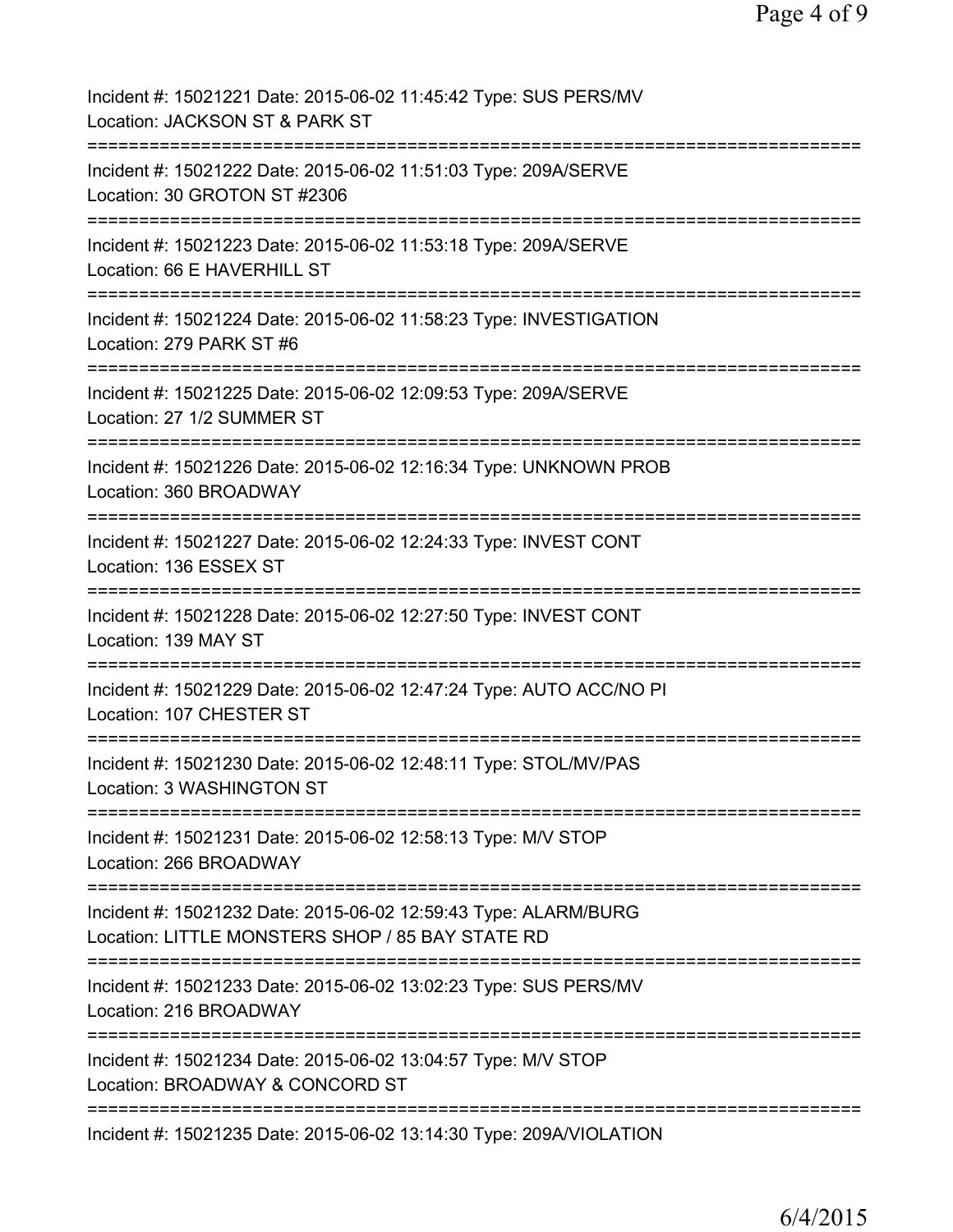| Location: 2 APPLETON ST                                                                                                                      |
|----------------------------------------------------------------------------------------------------------------------------------------------|
| Incident #: 15021236 Date: 2015-06-02 13:17:23 Type: LARCENY/PAST<br>Location: 57 BROOKFIELD ST                                              |
| Incident #: 15021237 Date: 2015-06-02 13:23:30 Type: ALARM/HOLD<br>Location: LEBRON RESD / 163 BOXFORD ST FL 2CD                             |
| Incident #: 15021238 Date: 2015-06-02 13:24:30 Type: INVEST CONT<br>Location: 120 BUTLER ST<br>===================================           |
| Incident #: 15021239 Date: 2015-06-02 13:38:17 Type: THREATS<br>Location: FROST SCHOOL / 33 HAMLET ST<br>=================================== |
| Incident #: 15021240 Date: 2015-06-02 13:44:20 Type: STOLEN PROP<br>Location: 92 BROADWAY                                                    |
| Incident #: 15021241 Date: 2015-06-02 13:46:24 Type: MAL DAMAGE<br>Location: 72 FOSTER ST #3                                                 |
| Incident #: 15021242 Date: 2015-06-02 13:49:40 Type: ASSSIT OTHER PD<br>Location: 12 ELM ST                                                  |
| Incident #: 15021243 Date: 2015-06-02 13:52:21 Type: STOLEN PROP<br>Location: 84 OXFORD ST #2                                                |
| Incident #: 15021244 Date: 2015-06-02 14:09:58 Type: ASSIST FIRE<br>Location: 59 GROTON ST                                                   |
| Incident #: 15021245 Date: 2015-06-02 14:12:53 Type: MISSING PERS<br>Location: 58 LYNN ST #2                                                 |
| Incident #: 15021246 Date: 2015-06-02 14:37:48 Type: M/V STOP<br>Location: LEBANON ST & WHITE ST                                             |
| ===================<br>Incident #: 15021249 Date: 2015-06-02 14:38:44 Type: MISSING PERS<br>Location: 10 ALDEN CT                            |
| Incident #: 15021247 Date: 2015-06-02 14:42:20 Type: AUTO ACC/NO PI<br>Location: 34 WEST ST                                                  |
| Incident #: 15021248 Date: 2015-06-02 14:44:04 Type: TOW OF M/V<br>Location: 107 ESSEX ST                                                    |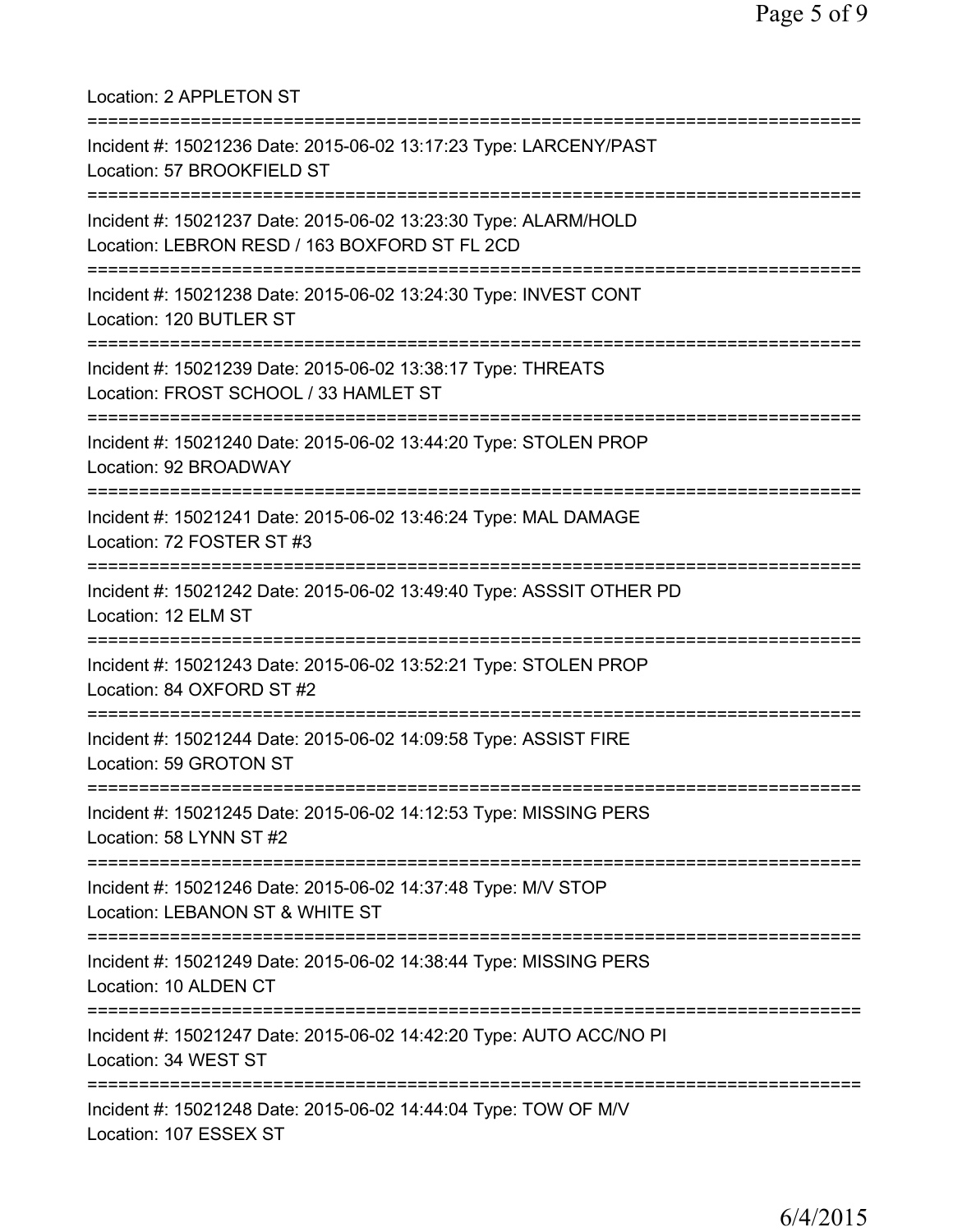| ====================================                                                                                           |
|--------------------------------------------------------------------------------------------------------------------------------|
| Incident #: 15021250 Date: 2015-06-02 14:48:28 Type: INVEST CONT<br>Location: 36 AVON ST                                       |
| Incident #: 15021251 Date: 2015-06-02 14:48:56 Type: DISTURBANCE<br>Location: 596 HOWARD ST FL 3RDFL                           |
| Incident #: 15021252 Date: 2015-06-02 14:52:45 Type: TOW OF M/V<br>Location: 55 ERVING AV                                      |
| Incident #: 15021253 Date: 2015-06-02 14:58:29 Type: ALARM/BURG<br>Location: ROSARIO RESD / 28 MAY ST #UNIT A                  |
| Incident #: 15021254 Date: 2015-06-02 15:15:59 Type: A&B PROG<br>Location: 208 CARLETON ST                                     |
| Incident #: 15021255 Date: 2015-06-02 15:41:01 Type: KEEP PEACE<br>Location: 118 HAVERHILL ST                                  |
| Incident #: 15021256 Date: 2015-06-02 15:43:28 Type: TOW OF M/V<br>Location: CEDAR ST & RUSSELL ST<br>======================== |
| Incident #: 15021257 Date: 2015-06-02 15:50:34 Type: M/V STOP<br>Location: ANDOVER ST & S BROADWAY                             |
| Incident #: 15021258 Date: 2015-06-02 15:51:27 Type: M/V STOP<br>Location: WEST ST & WILLOUGHBY ST                             |
| Incident #: 15021259 Date: 2015-06-02 16:07:35 Type: M/V STOP<br>Location: 73 WINTHROP AV                                      |
| Incident #: 15021262 Date: 2015-06-02 16:10:15 Type: INVESTIGATION<br>Location: 253 ERVING AV                                  |
| Incident #: 15021260 Date: 2015-06-02 16:14:18 Type: NOTIFICATION<br>Location: 67 COLUMBUS AV                                  |
| Incident #: 15021261 Date: 2015-06-02 16:17:16 Type: UNWANTEDGUEST<br>Location: 19 TEWKSBURY ST FL 2NDFL                       |
| Incident #: 15021263 Date: 2015-06-02 16:22:52 Type: AUTO ACC/NO PI<br>Location: AMESBURY ST & ESSEX ST                        |
|                                                                                                                                |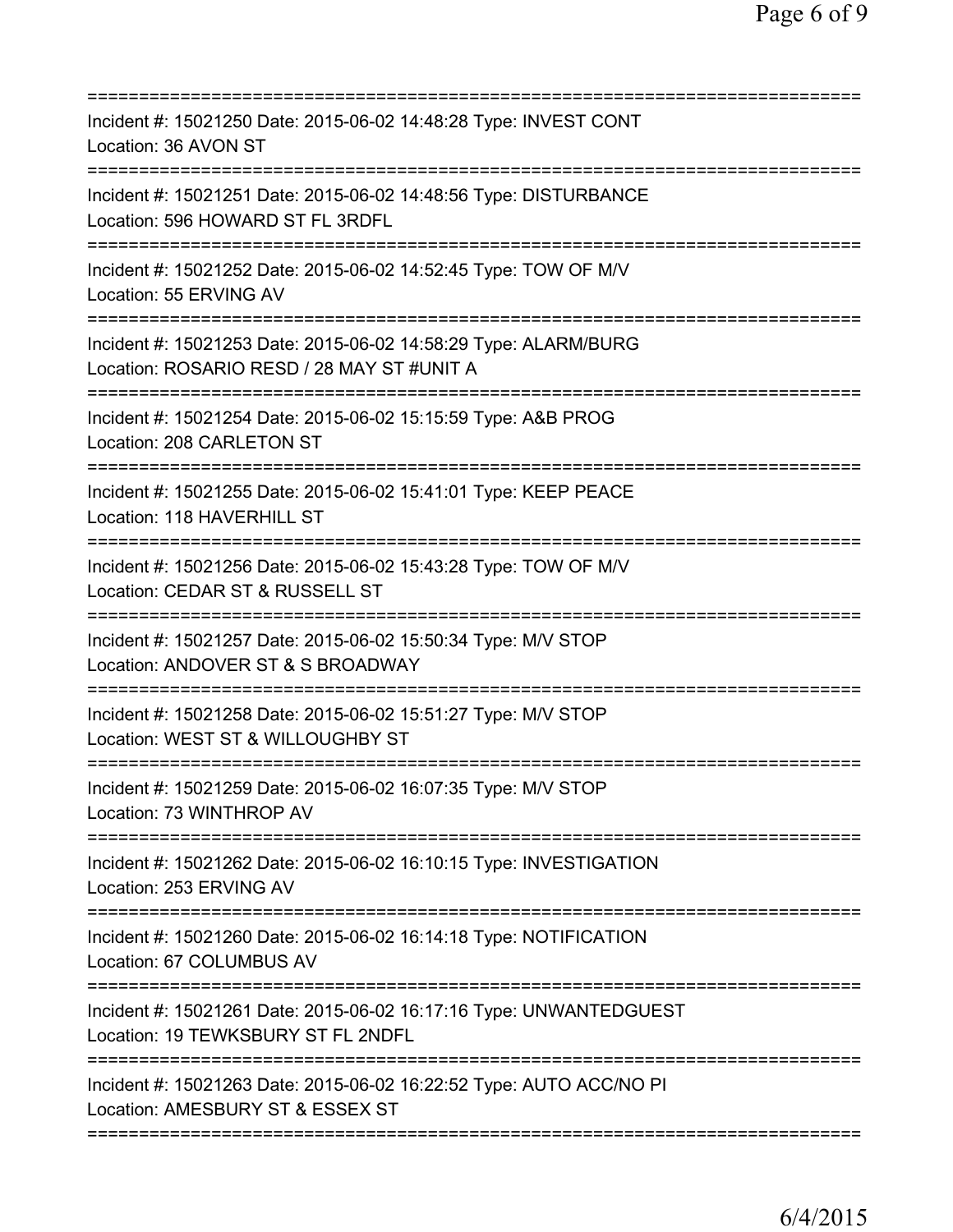| Incident #: 15021264 Date: 2015-06-02 16:32:30 Type: UNWANTEDGUEST<br>Location: 52 CAMBRIDGE ST FL 1ST                 |
|------------------------------------------------------------------------------------------------------------------------|
| Incident #: 15021265 Date: 2015-06-02 16:56:08 Type: SUS PERS/MV<br>Location: 9 HOME ST                                |
| Incident #: 15021266 Date: 2015-06-02 16:58:15 Type: SUS PERS/MV<br>Location: 296 BROADWAY                             |
| Incident #: 15021267 Date: 2015-06-02 17:06:39 Type: DISTURBANCE<br>Location: BIG N' BEEFY / 415 BROADWAY              |
| Incident #: 15021268 Date: 2015-06-02 17:22:40 Type: M/V STOP<br>Location: LAWRENCE ST & MAPLE ST                      |
| Incident #: 15021269 Date: 2015-06-02 17:33:02 Type: WOMAN DOWN<br>Location: 18 HAWLEY ST FL 2<br>==============       |
| Incident #: 15021270 Date: 2015-06-02 17:37:00 Type: LARCENY/PAST<br>Location: 24 MAY ST<br>=========================  |
| Incident #: 15021272 Date: 2015-06-02 18:10:50 Type: SUS PERS/MV<br>Location: FALLS BRIDGE / null                      |
| Incident #: 15021271 Date: 2015-06-02 18:11:15 Type: ALARM/BURG<br>Location: INTERNATIONAL INSTITUTE / 125 AMESBURY ST |
| Incident #: 15021273 Date: 2015-06-02 18:22:58 Type: UNWANTEDGUEST<br>Location: 98 FARNHAM ST FL 1                     |
| Incident #: 15021274 Date: 2015-06-02 18:27:36 Type: TRESPASSING<br>Location: NICKS / LOWELL & FRANKLIN                |
| Incident #: 15021275 Date: 2015-06-02 18:35:26 Type: M/V STOP<br>Location: YMCA / 40 LAWRENCE ST                       |
| Incident #: 15021276 Date: 2015-06-02 18:38:50 Type: INVEST CONT<br>Location: 279 PARK ST #1                           |
| Incident #: 15021277 Date: 2015-06-02 18:42:38 Type: INVEST CONT<br><b>Location: 40 LAWRENCE ST</b>                    |
| Incident #: 15021278 Date: 2015-06-02 19:04:17 Type: ALARM/HOLD                                                        |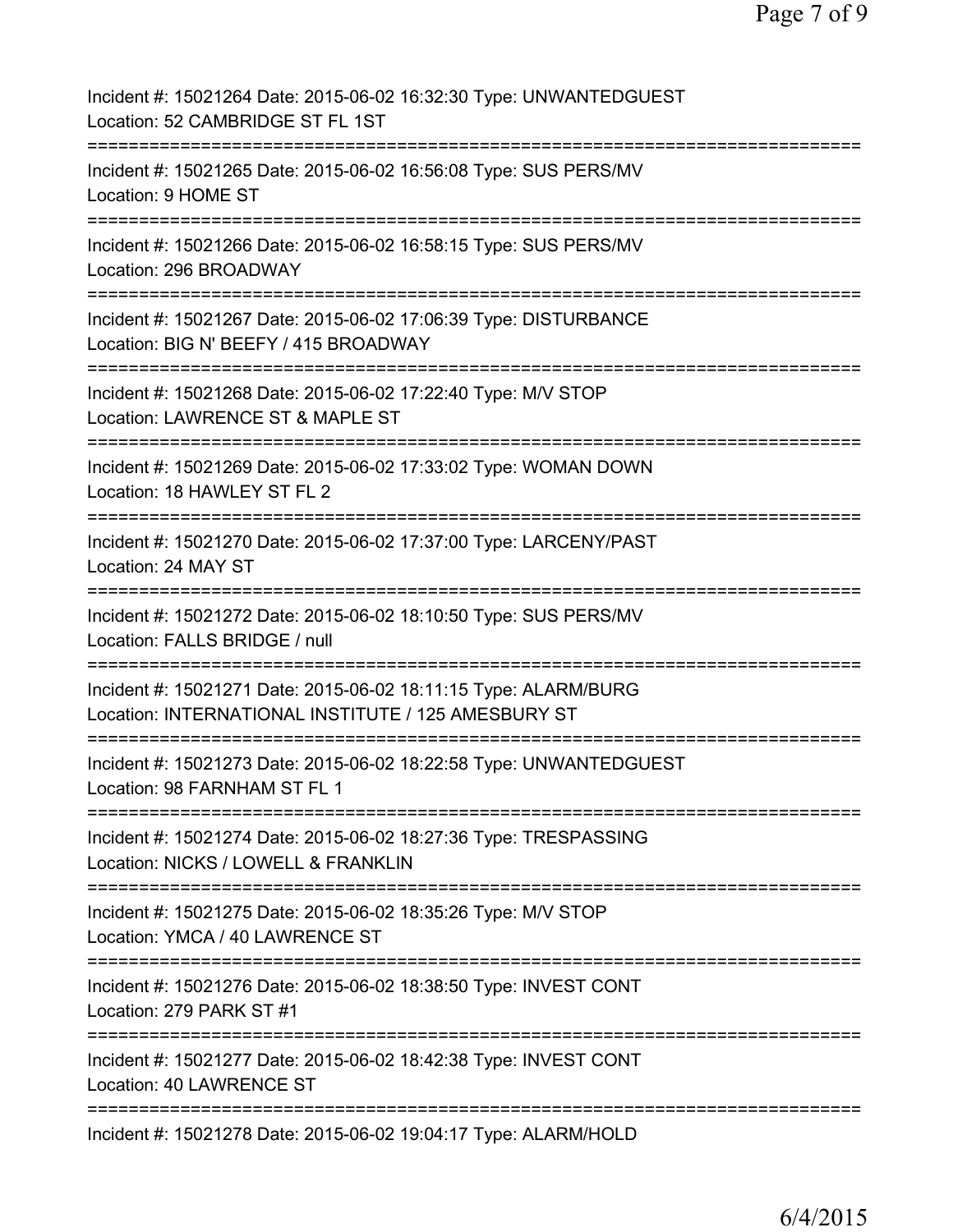Location: HESS GAS / 615 BROADWAY =========================================================================== Incident #: 15021279 Date: 2015-06-02 19:06:46 Type: ALARM/BURG Location: PSYCHOLOGICAL CENTER / 11 UNION ST =========================================================================== Incident #: 15021280 Date: 2015-06-02 19:16:27 Type: M/V STOP Location: 392 ESSEX ST =========================================================================== Incident #: 15021281 Date: 2015-06-02 19:20:36 Type: AUTO ACC/PI Location: 100 BRUCE ST =========================================================================== Incident #: 15021282 Date: 2015-06-02 19:53:28 Type: M/V STOP Location: 447 ESSEX ST =========================================================================== Incident #: 15021284 Date: 2015-06-02 19:59:46 Type: A&B D/W PAST Location: 287 S BROADWAY =========================================================================== Incident #: 15021283 Date: 2015-06-02 20:01:09 Type: AUTO ACC/UNK PI Location: RT 114 & RT 495 =========================================================================== Incident #: 15021285 Date: 2015-06-02 20:11:02 Type: MV/BLOCKING Location: 66 ELM ST =========================================================================== Incident #: 15021286 Date: 2015-06-02 20:58:02 Type: UNWANTEDGUEST Location: 347 WATER ST =========================================================================== Incident #: 15021288 Date: 2015-06-02 21:11:12 Type: HIT & RUN M/V Location: 50 KNOX ST =========================================================================== Incident #: 15021287 Date: 2015-06-02 21:12:03 Type: FIGHT Location: WENDELL ST & WEST ST =========================================================================== Incident #: 15021289 Date: 2015-06-02 21:38:20 Type: DISTURBANCE Location: 9 E DALTON ST =========================================================================== Incident #: 15021290 Date: 2015-06-02 21:52:15 Type: MAL DAMAGE Location: 189 ARLINGTON ST =========================================================================== Incident #: 15021291 Date: 2015-06-02 22:13:06 Type: NOISE ORD Location: 37 FARNHAM ST =========================================================================== Incident #: 15021292 Date: 2015-06-02 22:20:31 Type: SEX OFF. PAST Location: 189 ARLINGTON ST